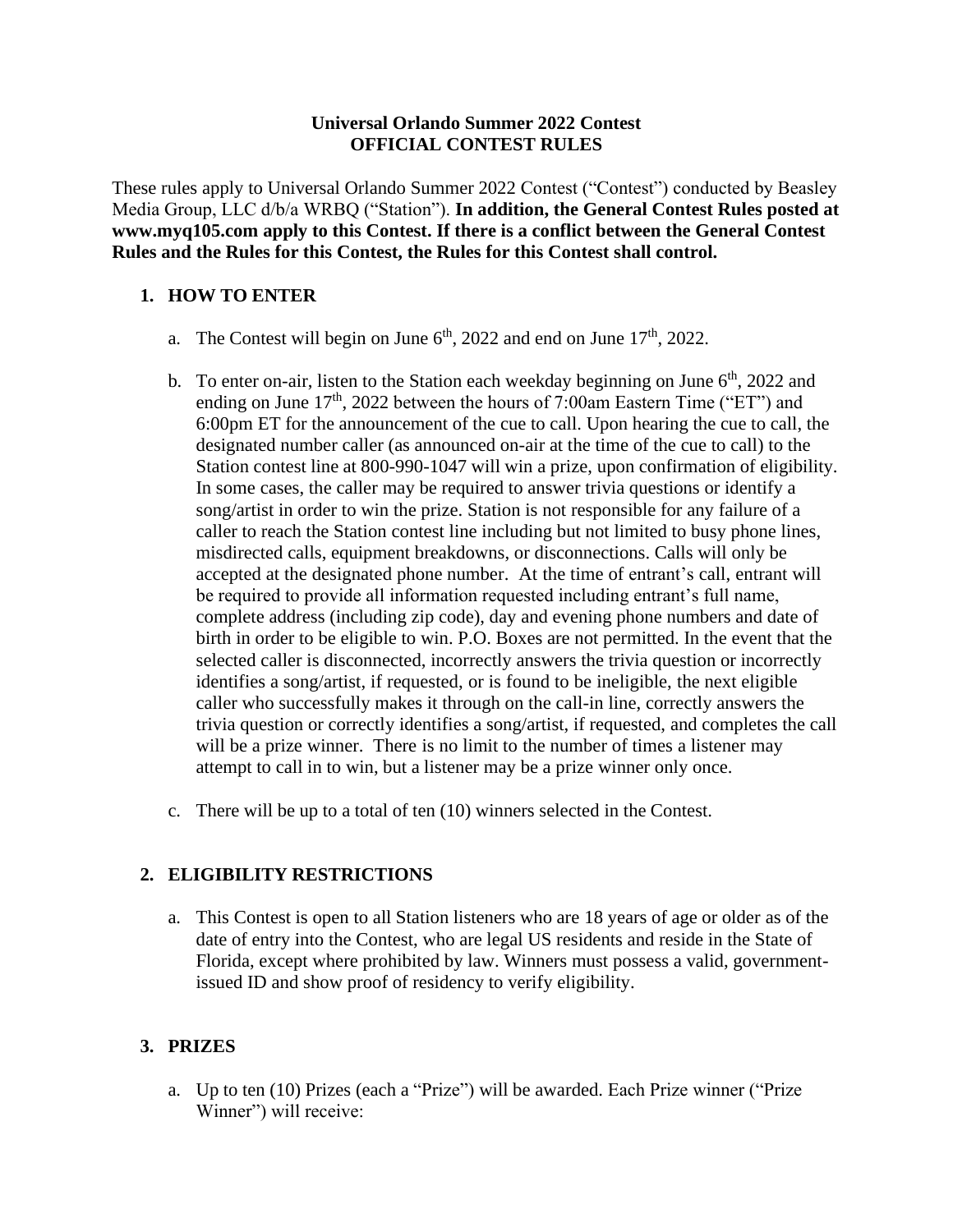- Two (2) 2-Park 1-Day Park-to-Park tickets for admission to Universal Studios Florida and Universal's Islands of Adventure for Winner and one (1) Guest.
- One (1) Universal Orlando Resort 1-Day Regular Parking access for Winner and up to one (1) Guest (valid for one (1) vehicle).

Each Prize has an approximate Fair Market Value ("FMV") of Four Hundred Sixty-Seven and 00/100 Dollars (\$467.00) and must be used by September 1, 2022 or the prize will be forfeited.

Some restrictions may apply. All elements of the prize must be redeemed at the same time, and no changes will be permitted after confirmation of any redemption. Winner must be eighteen (18) years of age or older. Minor guests, if any, must be accompanied by a parent or legal guardian. Prizes are non-transferable and have no cash value. Any difference between stated FMV and final FMV of prize will not be awarded. Prize consists only of the elements expressly set forth above; no other elements or expenses (including, without limitation, insurance, meals, unspecified ground transportation, phone calls, baggage, gratuities, incidentals, souvenirs, gasoline, etc.) are included in the prize and all such expenses are the sole responsibility of the winner. Theme park tickets are valid during normal operating hours only. Operating hours and availability of attractions and shows are subject to change without notice. Some special events may be separately ticketed. Universal Orlando reserves the right to change the name of all tickets. Unless otherwise indicated, all tickets specifically exclude admission to special or separately ticketed "hard ticket" entertainment events at any of the theme parks, hotels, or within any of the Universal CityWalk venues such as Hard Rock Live®.

The winner(s) will be solely responsible for all taxes and all other fees and expenses not specified herein associated with the receipt and use of the prize(s). The prize(s) is awarded as is. Tickets valid only on the date(s) printed on the tickets. Tickets are not refundable or transferable, and may not be substituted or exchanged for cash or credit at any time, nor will tickets be replaced if lost or stolen. Tickets may not be sold to a third party. If a prize-related event is unable to take place as scheduled, for reasons such as cancellation, preemption, postponement or unavailability, including for weather, or for any reason beyond control of the Station and/or prize provider, their sole responsibility to the winner(s) will be to award the remaining available elements of the prize(s) and no substitution or compensation will be provided for the unawarded element(s) of the prize(s). The Station and/or venue, in their sole discretion, reserve the right to deny entry to or to remove the winner(s) and/or guest(s) if either engages in disruptive behavior or in a manner with intent to annoy, abuse, threaten or harass any other person at the prize-related event.

b. Prizes or prize certificates must be claimed at the office of the Station located at **9721 Executive Center Drive, Suite 200, St. Petersburg, FL 33702**, Monday-Friday, during regular business hours. Prize or prize certificate must be claimed within thirty (30) days of winning. Failure to claim Prize by the specified time willresult in forfeitureof the prize. It is the winner's sole responsibility to claim the Prize or prize certificate within the timeline provided in these Official Rules.